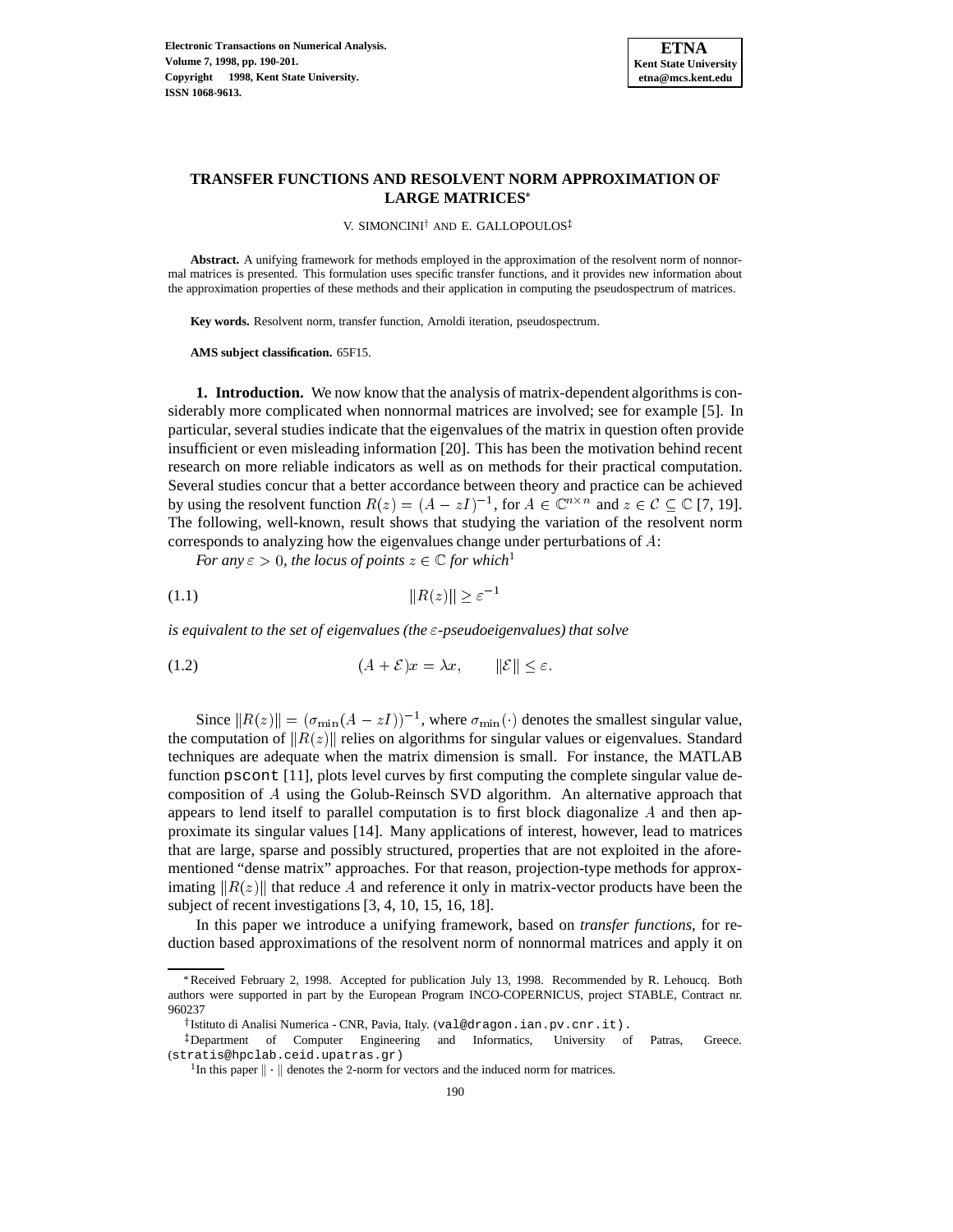**ETNA Kent State University etna@mcs.kent.edu**

V. Simoncini and E. Gallopoulos 191

several existing methods. An important benefit of our analysis is that it leads to useful information regarding the quality (or lack thereof) of the approximations constructed by these methods. It also provides the means for obtaining more accurate estimates of the resolvent norm.

In particular, let  $D^*$  and  $E$  be two tall rectangular, full rank matrices<sup>2</sup> of suitable dimension and let  $G_z(A, E, D) := D(A - zI)^{-1}E$  be the projected resolvent function onto the subspaces spanned by the columns of  $E$  and  $D^*$ . In the terminology of automatic control,  $G_z(A, E, D)$  is a transfer function. Matrices E and D describe the perturbation structure of the system and can be set a-priori by using the knowledge of system parameters [12]. When perturbations on A are restricted to be so structured as to be of the form  $D\Delta E$ , where the "disturbance matrix"  $\Delta$  has small norm,  $||G_z(A, E, D)||$  measures the size of the perturbation for  $z \in \mathcal{C}$ . We show that most projection methods applied to the computation of the resolvent norm reduce to transfer function evaluations corresponding to particular selections of  $E$  and D. In order to approximate  $\|(A - zI)^{-1}\|$ , these methods in fact compute  $\|G_z(A, E, D)\|$ for specific  $E, D$ .

MATLAB notation for matrices and vectors will be used. For ease of notation we use  $G_z(A)$  to denote the transfer function whenever  $D = E = I$  and will write  $G_z$  whenever D, E and A are clear from the context. For a rectangular matrix  $X$ ,  $\sigma_{\min}(X)$  will denote its smallest nonzero singular value. We use  $I_{p_1:p_2}$  to denote the rectangular matrix consisting of columns  $p_1, ..., p_2$  of the identity. The notation  $e_k$  indicates the k-th column and I a rectangular portion of the identity matrix, whose size will become clear from the context.

For the numerical experiments we use the following nonnormal matrices:  $i)$  the pentadiagonal Toeplitz *Grcar matrix* matrix  $A = \text{Toeplitz}([-1, 1, 1, 1, 1])$  [9], where unless indicated otherwise, the Grcar matrix will be of order  $n = 100$ ; ii) the bidiagonal matrix of order  $n = 64$  with elements  $a_{kk} = -0.3k$  in the diagonal and  $a_{k,k+1} = 1$  in the first upper diagonal [18]; *iii*) the upper triangular *Kahan matrix* of order  $n = 50$ , with elements  $a_{kk} = s^{k-1}$ and  $a_{kj} = -s^{k-1}c$  when  $j > k$ , where  $s^{n-1} = 0.1$  and  $s^2 + c^2 = 1$  [19]; and iv) the *Tolosa matrix* of order  $n = 135$  from the Harwell-Boeing collection [5, 6].

**2. Krylov subspace methods and the transfer function framework.** We next recall some properties of Krylov subspace reduction and show how it naturally induces structured perturbations. We also show that the resolvent norm approximants in the projected space can be written in terms of the norm of specific transfer functions.

**2.1. The Arnoldi method.** Let  $A \in \mathbb{C}^{n \times n}$ ,  $v \in \mathbb{C}^n$  and let  $m \leq n$ . Throughout this paper we assume that  $m$  is smaller than the degree of the minimum polynomial of  $v$ with respect to A so that the Krylov subspace  $\mathcal{K}_m(A, v) := \text{span}\{v, Av, \dots, A^{m-1}v\}$  has dimension equal to m. A basis  $V_m = [v_1, \ldots, v_m]$  of  $\mathcal{K}_m(A, v)$  with orthonormal columns in <sup>C</sup> can be generated one vector at a time using the Arnoldi process, yielding the relation

AVm <sup>=</sup> VmHm <sup>+</sup> hm+1;mvm+1e (2.1) <sup>m</sup>

or, equivalently,  $AV_m = V_{m+1}H_m$ , where  $H_m := [H_m; h_{m+1,m}e_m^*]$ . One simple but important observation that will be key to our discussion is the following Lemma:

LEMMA 2.1. *Let*  $A$ ,  $H_m$ ,  $V_m$  *be as above. Then* 

$$
(2.2) \qquad (A+\mathcal{E})V_m = V_m H_m, \qquad \text{where} \quad \mathcal{E} = -h_{m+1,m} v_{m+1} v_m^*.
$$

Relation (2.2) implies that the eigenvalues of  $H_m$  are also eigenvalues of  $A+\mathcal{E}$  for the specific choice of the rank-one matrix  $\mathcal{E}$ .

<sup>2</sup>Here '\*' denotes conjugate transposition.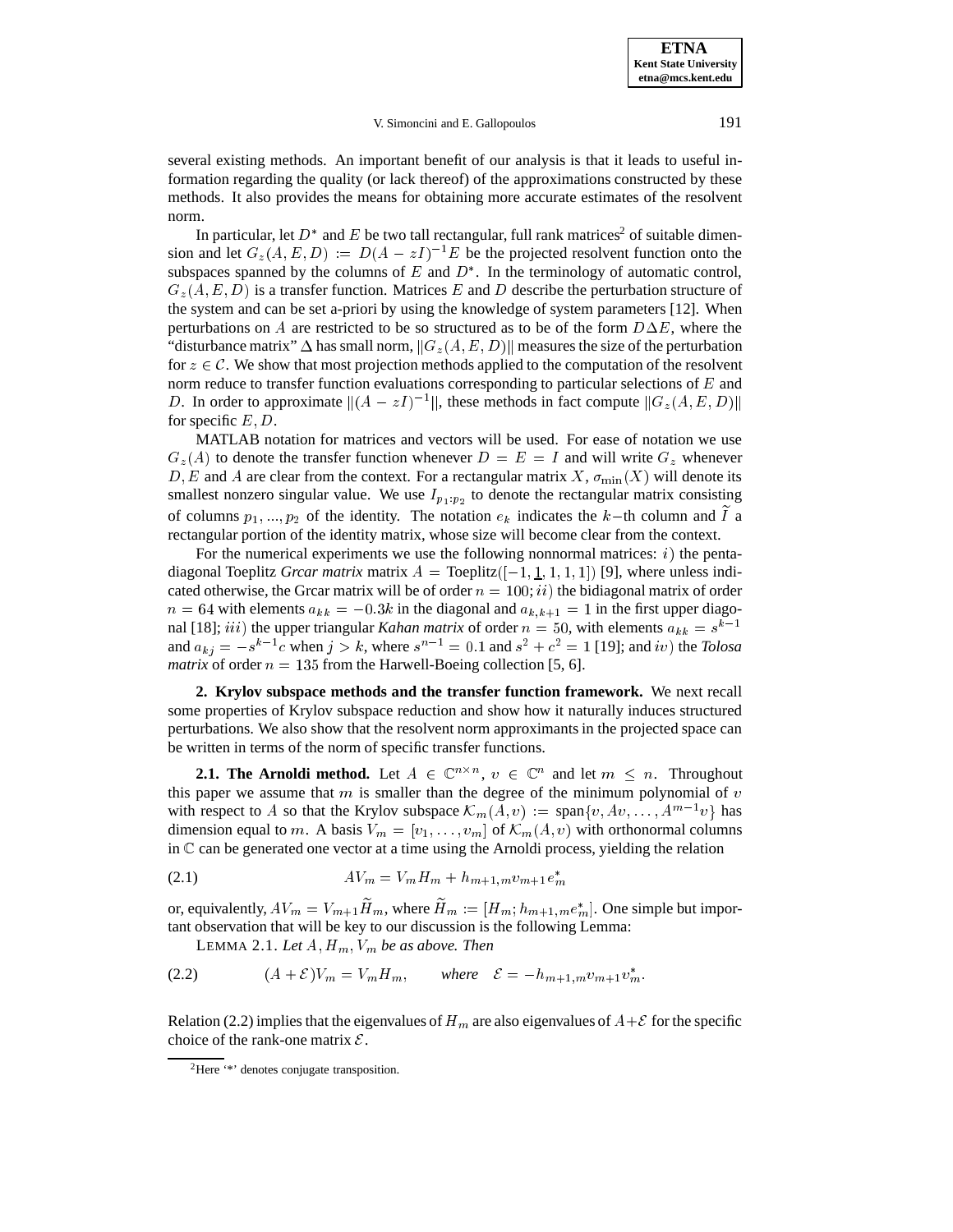**2.2. Resolvent norm approximation via the Arnoldi method: A transfer function approach.** The first method that we consider was described by Toh and Trefethen in [18]. The idea is to approximate the norm of the resolvent  $\|(A - zI)^{-1}\|$  with  $\|(H_m - zI)^{-1}\|$ , where  $H_m$  is the Hessenberg matrix obtained from the Arnoldi method. The motivation behind that approach is the potential for significant computational savings whenever the resolvent norm is successfully approximated for some  $m \ll n$ , since then only one matrix  $H_m$ need be computed for all z's of interest.

From the characterization of the  $\epsilon$ -pseudospectrum using singular values, it follows that the values z for which  $||(H_m - zI)^{-1}|| \ge \varepsilon^{-1}$ , also solve the perturbed eigenvalue problem

(2.3) (Hm + )x <sup>=</sup> x

for suitable  $\Delta$  that satisfies  $\|\Delta\| < \varepsilon$ . From Lemma 2.1 we obtain the following:

(2.4) 
$$
(H_m - zI)^{-1} = G_z(A + \mathcal{E}, V_m, V_m^*).
$$

Note that Equation (2.4) can be written entirely in terms of transfer functions, i.e.  $G_z(H_m)$  $G_z(A+\mathcal{E}, V_m, V_m^*)$ . We next note that from Lemma 2.1 it follows that the values  $\lambda$  that satisfy relation (2.3) with  $\|\Delta\| \leq \varepsilon$  also satisfy

$$
(A + \mathcal{E} + V_m \Delta V_m^*)V_m x = \lambda V_m x, \qquad \|\Delta\| \le \varepsilon,
$$

which differs from the desired relation (1.2) above; notice the bound for the term  $||V_m \Delta V_m^*|| \le ||\Delta|| \le \varepsilon$  as well. In particular, relation (2.3) does not correspond to a perturbed eigenvalue problem for A but for  $A + \mathcal{E}$ . Therefore, when  $\|\mathcal{E}\|$  is not small,  $||(H_m - zI)^{-1}||$  would be a poor approximation of  $||(A - zI)^{-1}||$ . In light of unsatisfactory experimental and lack of theoretical evidence of this method, Toh and Trefethen also consider a modification of the above approach, that is based on using the rectangular matrix  $H_m$  instead of  $H_m$  [18]. This modification, that for future reference we call "augmented Arnoldi", is supported by theoretical evidence which predicts that ([18, Theorem 1])

$$
\sigma_{\min}(\widetilde{H}_1 - z\widetilde{I}) \geq \sigma_{\min}(\widetilde{H}_2 - z\widetilde{I}) \geq \cdots \geq \sigma_{\min}(A - zI),
$$

where the size of I in each term conforms with that of  $H_j \in \mathbb{C}^{(j+1)\times j}$ . Numerical experiments in [18] show that  $\sigma_{\min}^{-1}(H_m - zI)$  often provides a better approximation to  $\|(A - zI)^{-1}\|$  than  $\|(H_m - zI)^{-1}\|.$ 

The next proposition indicates that by using an appropriate transfer function we can improve over the above approximations.

**PROPOSITION 2.2.** With the notation above, let  $H_m - zI = [U, \tilde{u}][\Sigma, 0]W^*$  be the *singular value decomposition of*  $\widetilde{H}_m - z\widetilde{I}$ *. Then for*  $z \in \mathcal{C}$ 

$$
\frac{1}{\sigma_{\min}(\widetilde{H}_m - z\widetilde{I})} \leq ||G_z(A, V_{m+1}, V_m^*)|| \leq \frac{1}{\sigma_{\min}(\widetilde{H}_m - z\widetilde{I})} + ||G_z(A, V_{m+1}, V_m^*)\widetilde{u}||.
$$

*Proof.* Let  $G_z := G_z(A, V_{m+1}, V_m^*)$ . The relation  $(A - zI)V_m = V_{m+1}(\widetilde{H}_m - z\widetilde{I})$ implies

Gz (He (2.6) <sup>m</sup> zIe) = I :

The lower bound is obtained by applying standard inequalities for singular values to  $\sigma_{\min}(G_z)$ .  $(H_m - zI)$  = 1 [13]. From (2.6) it follows  $G_z[U,\tilde{u}]I = W\Sigma^{-1}$ , therefore,  $||G_z|| =$  $||W^*G_z[U, \tilde{u}|| = ||[\Sigma^{-1}, W^*G_z\tilde{u}]|| \le ||\Sigma^{-1}|| + ||G_z\tilde{u}||$  and the upper bound follows.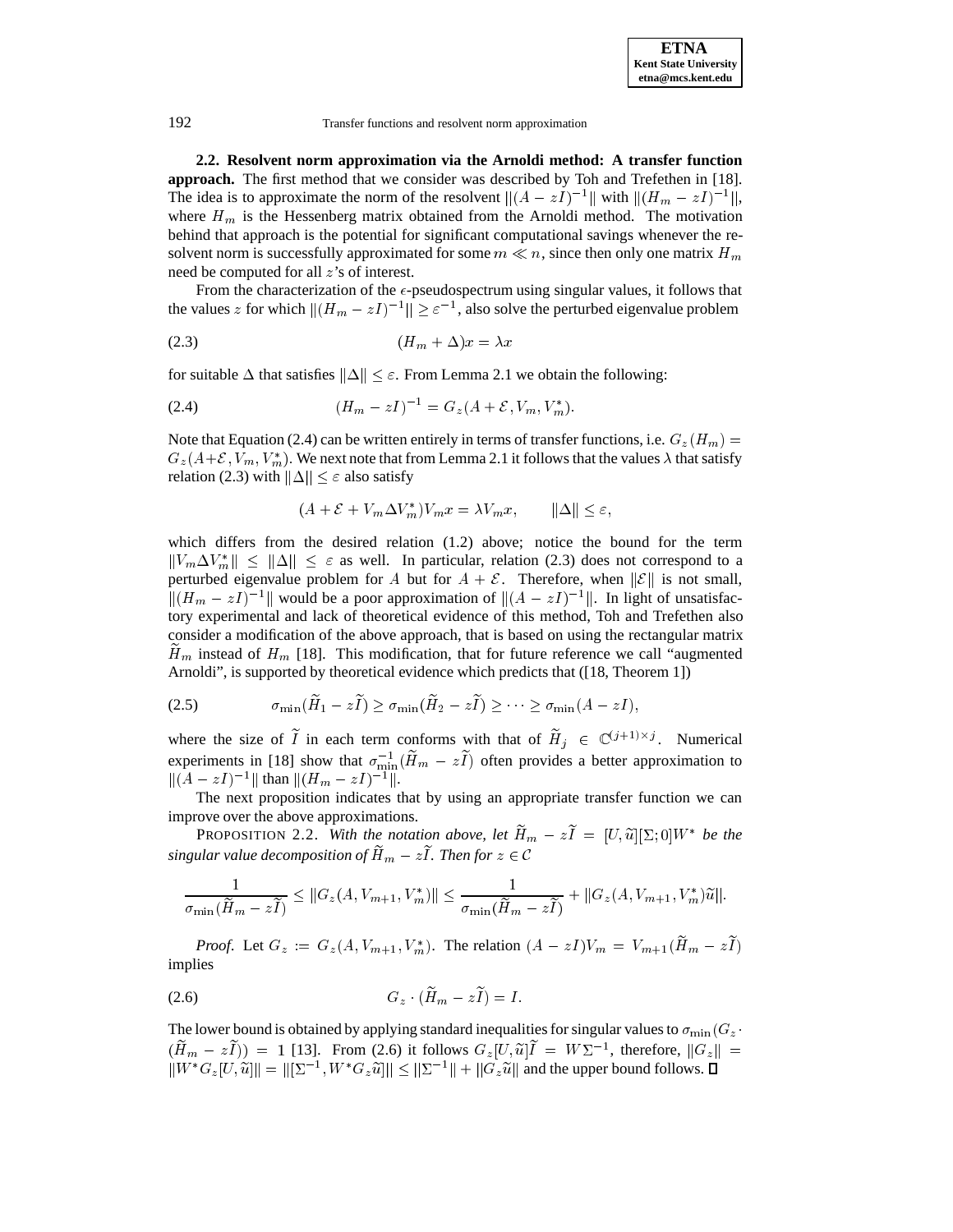**ETNA Kent State University etna@mcs.kent.edu**

#### V. Simoncini and E. Gallopoulos 193

TABLE 2.1 *Estimates of*  $||R(z)||$  *where the matrix* A *of size*  $n = 25$  *is generated using the MATLAB function* rand *with seed* <sup>378800090</sup> *and the starting vector* v *is the sum of the columns of* A*.*

| m                                                                   |          | $[\sigma_{\min}(H_m - zI)]^{-1} \quad [\sigma_{\min}(\widetilde{H}_m - z\widetilde{I})]^{-1} \quad \ G_z(A, V_{m+1}, V_m^*)\ $ |           |
|---------------------------------------------------------------------|----------|--------------------------------------------------------------------------------------------------------------------------------|-----------|
| $(z=0, \left[\sigma_{\min}(\overline{A-zI})\right]^{-1} = 32.5097)$ |          |                                                                                                                                |           |
| 18                                                                  | 3.4172   | 2.5423                                                                                                                         | 3.1327    |
| 20                                                                  | 4.9471   | 4.9469                                                                                                                         | 9.8644    |
| 22                                                                  | 9.0682   | 5.7861                                                                                                                         | 16.5909   |
| 23                                                                  | 10.2458  | 9.8563                                                                                                                         | 30.6873   |
| 24                                                                  | 285.5174 | 16.0862                                                                                                                        | 31.4461   |
| $(z = 0.7023, [\sigma_{\min}(A - zI)]^{-1} = 323295.12)$            |          |                                                                                                                                |           |
| 15                                                                  | 5.30     | 4.79                                                                                                                           | 18605.65  |
| 18                                                                  | 33.63    | 5.01                                                                                                                           | 31276.87  |
| 20                                                                  | 23.56    | 22.72                                                                                                                          | 110153.21 |
| 22                                                                  | 31.98    | 30.74                                                                                                                          | 292217.76 |
| 23                                                                  | 133.18   | 39.52                                                                                                                          | 304784.08 |
| 24                                                                  | 165.36   | 65.30                                                                                                                          | 323197.02 |
|                                                                     |          |                                                                                                                                |           |

Proposition 2.2 shows that when using  $(\sigma_{\min}(H_m - zI))^{-1}$  we *underestimate* the reduced resolvent norm corresponding to structured perturbations of the form  $V_{m+1}\Delta V_m^*$ . In practice, this underestimation can be severe. Relation (2.6) sheds light on what can go wrong when using  $\widetilde{H}_m - z\widetilde{I}$ . Specifically, it shows that  $\widetilde{H}_m - z\widetilde{I}$  is an equation solving inverse of  $G_z$ , but not a pseudo-inverse, therefore the singular values are not preserved. From the proof we have

$$
||G_z|| = ||[\Sigma^{-1}, W^*G_z \widetilde{u}||].
$$

Using  $\sigma_{\min}(\widetilde{H}_m - z\widetilde{I})$  corresponds to imposing  $||G_z|| \approx ||\Sigma^{-1}||$ , thus excluding the possibly non-negligible component  $G_z \tilde{u}$  of  $G_z$  onto the null space of  $\tilde{H}_m - z\tilde{I}$ . Comparing with the inequalities (2.5), the proposition tells us that for every  $m < n$ , the norm of the transfer-function  $G_z(A, V_{m+1}, V_m^*)$  is a better approximation to the norm of the resolvent, in particular

$$
\frac{1}{\sigma_{\min}(\widetilde{H}_m - z\widetilde{I})} \le ||G_z(A, V_{m+1}, V_m^*)|| \le \frac{1}{\sigma_{\min}(A - zI)} = ||(A - zI)^{-1}||.
$$

The situation is illustrated for a random matrix in Table 2.1. The entries of the second column of Table 2.1 do not follow any specific pattern, but it happens in this case that they are often better approximations to the sought value than those of the third. On the other hand, the entries of the last column are consistently better approximations than the values of the third column. We also see that the approximation of the third column becomes significantly better when  $z = 0.7023$  which is close to an eigenvalue of A.

We next illustrate the behavior of our approach when used to approximate the pseudospectrum. The baseline computations of the pseudospectrum are made with the function pscont. The first experiment is with the Grcar matrix, whose pseudospectrum is depicted in Figure 2.1.

Figure 2.2 depicts the contour lines of  $\sigma_{\min}^{-1}(H_m - zI)$  for  $m = 10$  (left) and  $m = 50$ (right). The values and corresponding contours approximated using  $m = 10$  are quite far from the exact ones and a much larger subspace dimension appears necessary. Comparing with Figure 2.1, however, shows that even when  $m = 50$ , the approximation to  $\|(A - zI)^{-1}\|$ remains unsatisfactory.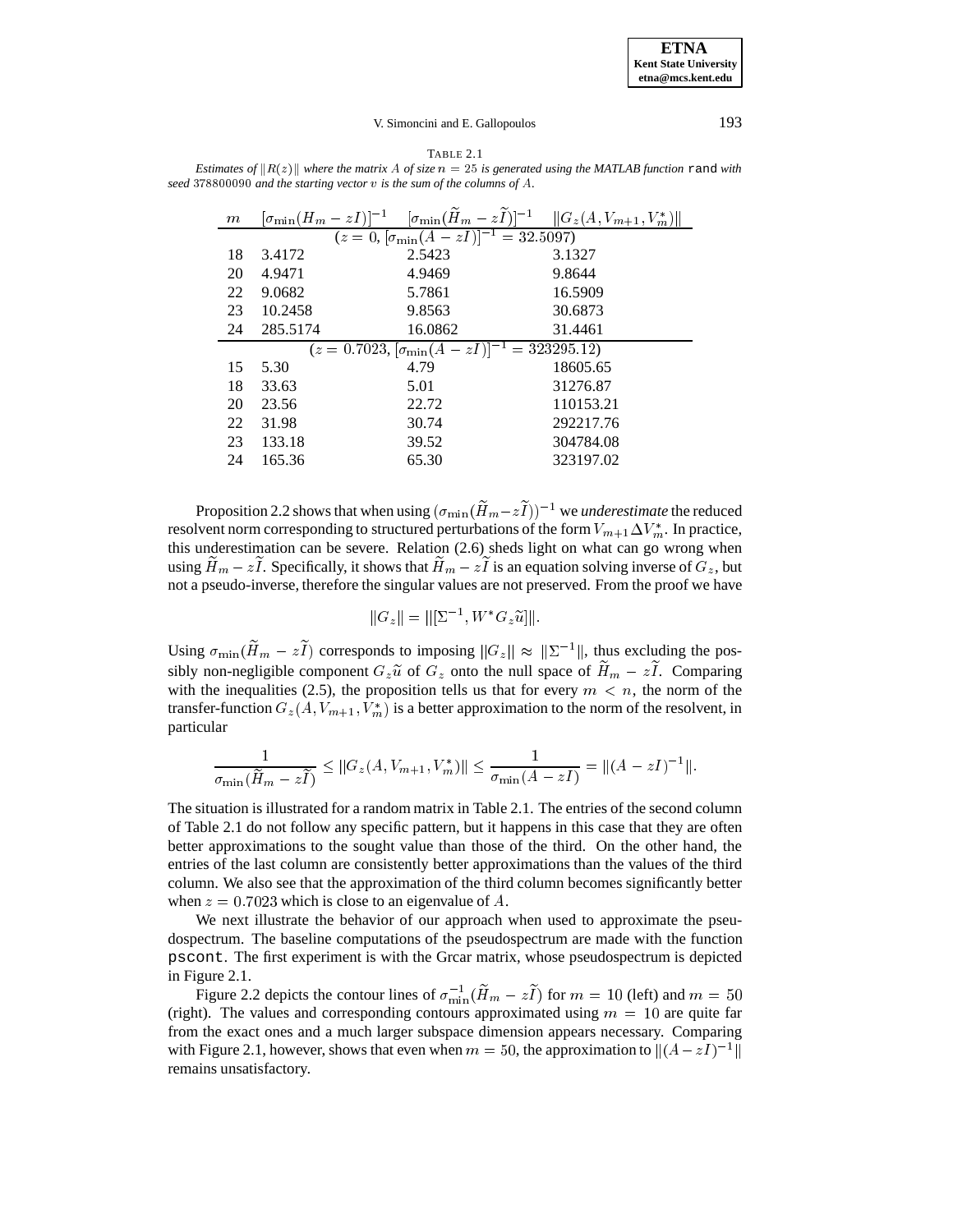

FIG. 2.1. *Contour plot of resolvent function norm of the Grcar matrix.*



FIG. 2.2. *Contour plot of*  $\sigma_m^{-1}(\widetilde{H}_m - z\widetilde{I})$  *for the Grcar matrix. Left:*  $m = 10$ *; right:*  $m = 50$ *.* 

Figure 2.3 depicts the contour plot of  $||G_z(A, V_{m+1}, V_m^*)||$  for  $m = 10$  and  $m = 30$ . We see that there is much better accordance with the contours of Figure 2.1. This improvement is due to the incorporation of the term  $G_z\tilde{u}$  in the computation. Just like Table 2.1, we observe that the approximation becomes less satisfactory as the level curves move away from the spectrum. This will be further discussed in Section 3.

Our next experiments are with the bidiagonal (Fig. 2.4), Kahan (Fig. 2.5), and Tolosa (Fig. 2.6) matrices. For each matrix, the top pair of figures depicts the pseudospectrum (left), and its approximation using the Arnoldi method of [18] (right). The bottom pair depicts approximations to the pseudospectrum using the augmented Arnoldi method of [18] (left), and the transfer function approach (right). All approximations were computed using the same Krylov subspace dimension  $m = 20$ . The figures demonstrate that the transfer function approach leads to a much more accurate approximation and visualization of the pseudospectrum.

**2.3. Resolvent norm approximation via rational Krylov subspaces: A transfer function analysis.** Methods have been proposed for approximating the norm  $\|(A - zI)^{-1}\|$  by means of rational Krylov reduction processes that involves the inverse of A. The general approach proposed by Ruhe [16] considers the generalized eigenvalue problem  $Ax = \lambda Bx$ .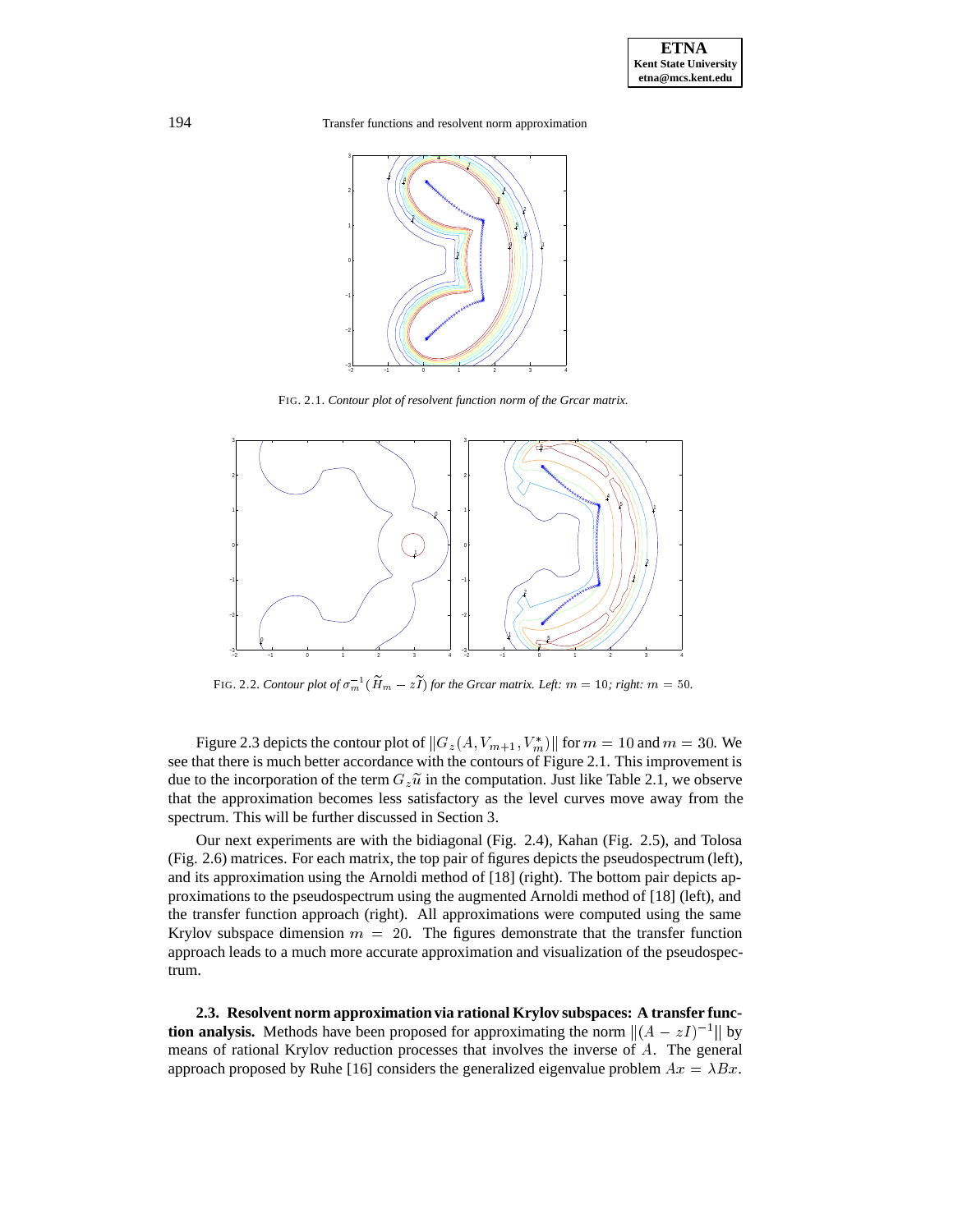

FIG. 2.3. *Contour plot of transfer function norm for the Grcar matrix with*  $E = V_{m+1}$  *and*  $D = V_m$ *. Left:*  $m = 10$ ; right  $m = 30$ .



FIG. 2.4. *Bidiagonal matrix. Top: Pseudospectrum (left); Arnoldi (right). Bottom: Augmented Arnoldi (left); projected transfer function (right).*

For  $\xi \in \mathbb{C}$  the application of the Arnoldi recurrence to the matrix  $(A - \xi B)^{-1}B$  yields

(2.7) 
$$
(A - \xi B)^{-1} B P_m = P_{m+1} \widetilde{T}_m
$$

or, equivalently,  $BP_m = (A - \xi B) P_{m+1} \widetilde{T}_m$  so that

$$
(2.8) \tAP_{m+1}\widetilde{T}_m = BP_{m+1}(\widetilde{I} + \xi \widetilde{T}_m).
$$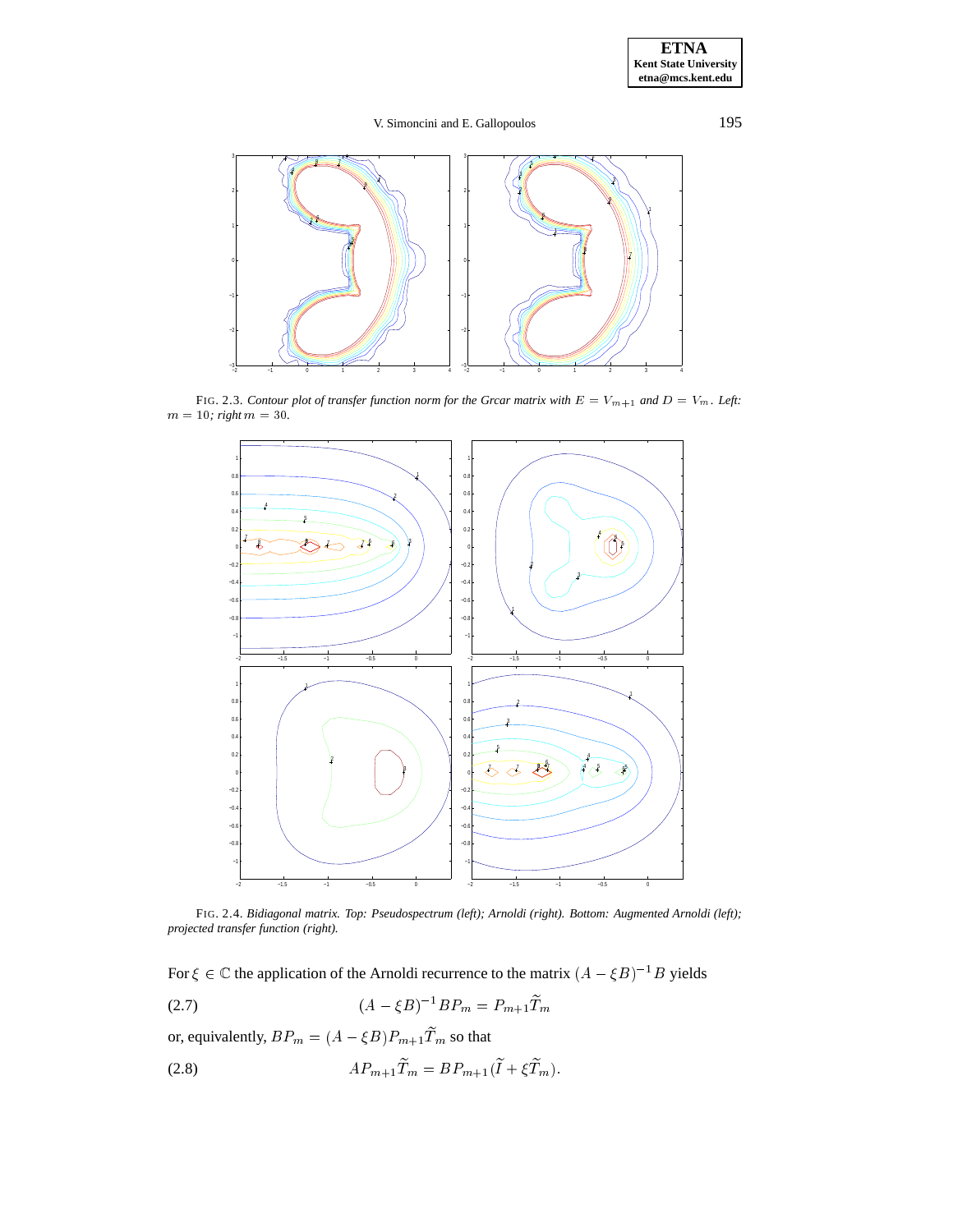

FIG. 2.5. *Kahan matrix. Top: Pseudospectrum (left); Arnoldi (right). Bottom: Augmented Arnoldi (left); projected transfer function (right).*

Letting  $K_m = \widetilde{I} + \xi \widetilde{T}_m,$  Ruhe showed that

(2.9) 
$$
\frac{\|\widetilde{T}_m w\|}{\sigma_{\min}(K_m - z\widetilde{T}_m)} \leq \|(A - zB)^{-1}B\|,
$$

where w is the right singular vector associated with  $\sigma_{\min}(K_m - zT_m)$ . In our context, the inequality is of interest for the special case  $B = I$ . By setting  $\xi = 0$  we obtain an Arnoldi recurrence for  $A^{-1}$  that was also discussed in [18]. We next present the rational Krylov approach in the transfer function framework. Using (2.8) we can write

$$
(B^{-1}A - zI)P_{m+1}\widetilde{T}_m = P_{m+1}(K_m - z\widetilde{T}_m),
$$
  
\n
$$
T_m = P_m^*(A - zB)^{-1}BP_{m+1}(K_m - z\widetilde{T}_m),
$$
  
\n
$$
I = P_m^*(A - zB)^{-1}BP_{m+1}(K_m - z\widetilde{T}_m)T_m^{-1},
$$

where  $T_m$  is the upper  $m \times m$  section of  $T_m$ . It follows that

$$
I = G_z(B^{-1}A, P_{m+1}, P_m^*)(K_m - z\widetilde{T}_m)T_m^{-1}.
$$

Setting  $\xi = z$ ,  $B = I$ , yields the following equalities:

$$
G_z(A, P_m, P_m^*) = T_m
$$
 and  $G_z(A, P_m, P_{m+1}^*) = T_m$ .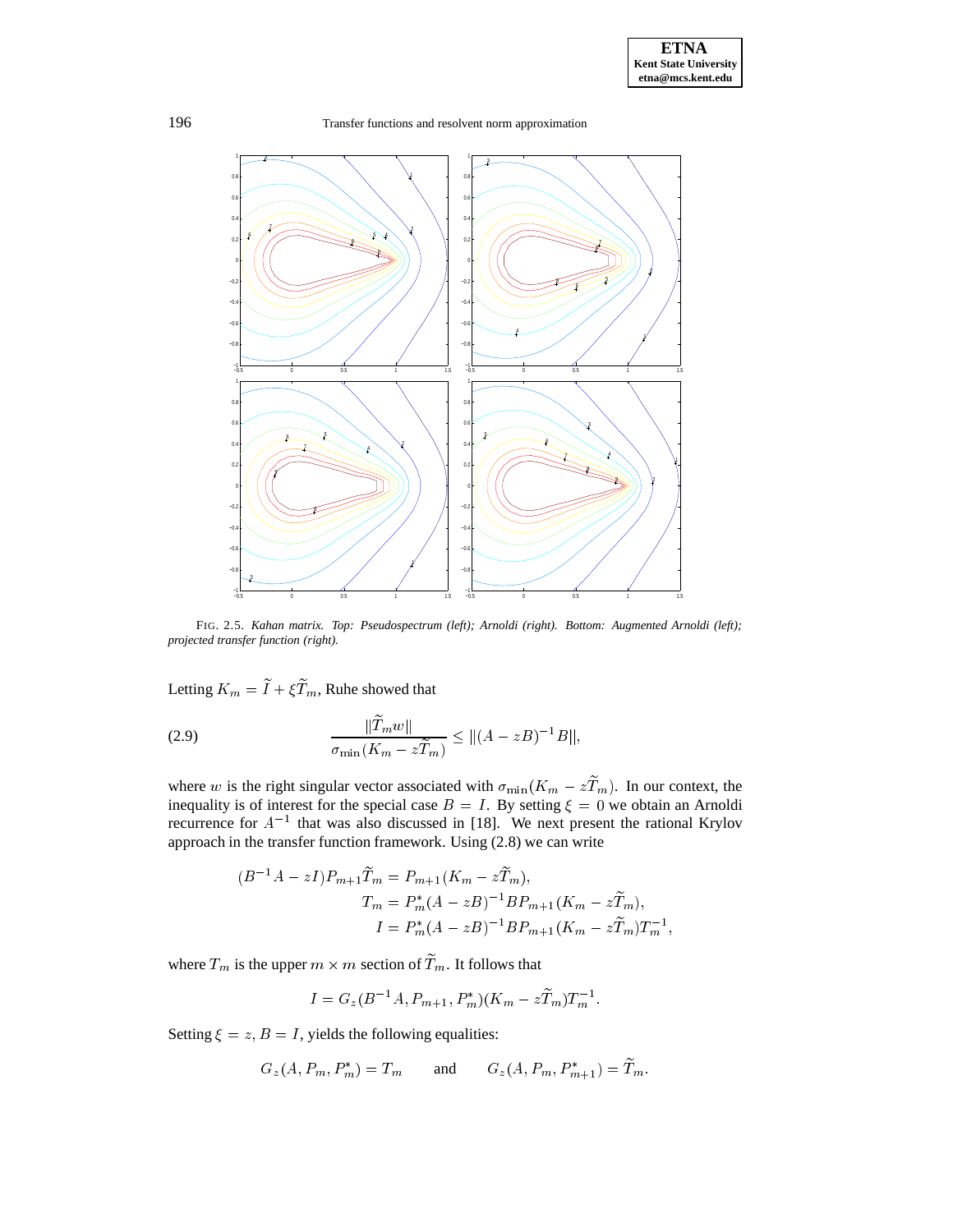

FIG. 2.6. *Tolosa matrix. Top: Pseudospectrum (left); Arnoldi (right). Bottom: Augmented Arnoldi (left); projected transfer function (right).*

In the general case we obtain that the transfer function norm satisfies

$$
(2.10) \quad \frac{1}{\sigma_{\min}((K_m - z\widetilde{T}_m)T_m^{-1})} \leq \|G_z(B^{-1}A, P_{m+1}, P_m^*)\| \leq \|(A - zB)^{-1}B\|.
$$

A sharper estimate for the resolvent norm than the one of (2.9) was presented by Toh in [17, Eq. (6.23)]. In our notation it reads

$$
\frac{1}{\sigma_{\min}((K_m - z\widetilde{T}_m)R_m^{-1})} \le ||(A - zI)^{-1}||,
$$

where  $R_m$  is the  $m \times m$  upper triangular matrix in the QR factorization of  $T_m$ . The next proposition relates estimates (2.10) and (2.9).

PROPOSITION 2.3. Let  $(A - zB)^{-1}BP_m = P_{m+1}T_m$  with  $K_m = I + \xi T_m$ . Let also  $\kappa(T) = ||T||/\sigma_{\min}(T)$  and  $\tau = ||T_m w||/\sigma_{\min}(K_m - zT_m)$ . Then

$$
(2.11) \qquad \frac{1}{\kappa(\widetilde{T}_m)} \tau \le \frac{1}{\sigma_{\min}((K_m - z\widetilde{T}_m)T_m^{-1})} \le \kappa(\widetilde{T}_m)\tau.
$$

*Proof.* Using  $\sigma_{\min}((K_m - zT_m)T_m^{-1}) \le ||T_m^{-1}||\sigma_{\min}(K_m - zT_m)$  and also  $||T_m^{-1}|| =$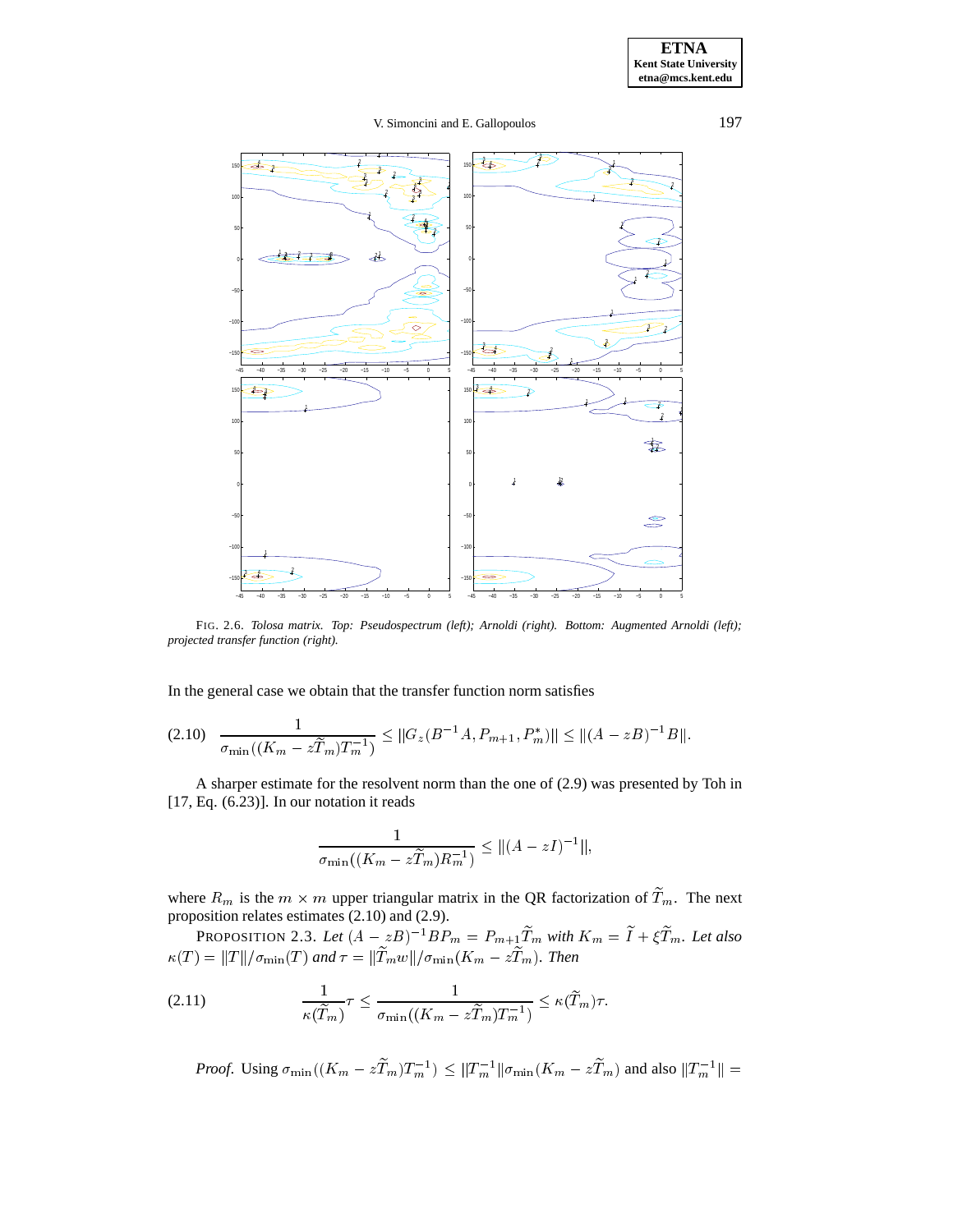$\sigma_{\min}^{-1}(T_m) \leq \sigma_{\min}^{-1}(T_m)$  we have

$$
\tau \leq \frac{\|T_m^{-1}\| \|\tilde{T}_m w\|}{\sigma_{\min}((K_m - z\tilde{T}_m)T_m^{-1})} \leq \kappa(\tilde{T}_m) \frac{1}{\sigma_{\min}((K_m - z\tilde{T}_m)T_m^{-1})}.
$$

From  $\sigma_{\min}(K_m - zT_m) \leq \sigma_{\min}((K_m - zT_m)T_m^{-1})||T_m||$  we also have

$$
\frac{1}{\sigma_{\min}((K_m - z\widetilde{T}_m)T_m^{-1})} \le \frac{\|T_m\|}{\sigma_{\min}(K_m - z\widetilde{T}_m)} \frac{\|T_m w\|}{\|\widetilde{T}_m w\|} \le \kappa(\widetilde{T}_m)\tau.
$$

 $\Box$ 

**2.4. Explicit approximation of the resolvent norm.** Other approaches have been proposed that do not rely directly on reduction, but on some iterative scheme to approximately evaluate  $\sigma(z) \approx \sigma_{\min}(A - zI)$  for each z, so that  $||R(z)|| \approx \sigma(z)^{-1}$ .

In [3] the sought singular value is approximated using a Lanczos-Chebyshev algorithm. We shall focus here on the Lanczos step. The Hermitian version of the Lanczos scheme is used: given a Hermitian matrix  $M$  the recurrence is defined, similarly to the Arnoldi case, as

MQm <sup>=</sup> QmTm <sup>+</sup> re (2.12) m; <sup>r</sup> ? Qm;

where  $T_m$  is Hermitian tridiagonal and  $Q_m$  has orthogonal columns. Braconnier and Higham in [3] chose  $M_z = ((A - zI)(A - zI)^*)^{-1}$  so that for each given  $z \in C$  their approximation was given by  $\max_{\lambda \in \Lambda(M_z)} |\lambda|^{\frac{1}{2}} \approx \max_{\lambda \in \Lambda(T_m)} |\lambda|^{\frac{1}{2}} \equiv \sigma^{-1}$ .

PROPOSITION 2.4. Let  $M_z Q_m = Q_m T_m + r e_m^*$  with  $M_z = ((A - zI)(A - zI)^*)^{-1}$ . *Then*

$$
||G_z(A, Q_m, I)||^2 = \max_{\lambda \in \Lambda(T_m)} |\lambda|.
$$

*Proof*. The result follows from the equivalence

$$
\max_{\lambda \in \Lambda(T_m)} |\lambda| = \max_{x \in \text{span}\{Q_m\}} \frac{|x^* M_z x|}{x^* x} = \max_{y \in \mathbb{C}^m} \frac{|y^* Q_m^* ((A - zI)^*)^{-1} (A - zI)^{-1} Q_m y|}{y^* y}
$$

$$
= \max_{y \in \mathbb{C}^m} \frac{\|(A - zI)^{-1} Q_m y\|^2}{\|y\|^2} = \|G_z(A, Q_m, I)\|^2.
$$

 $\Box$ 

In [15], Marques and Toumazou used  $M_z \in \mathbb{C}^{2n \times 2n}$ ,

$$
M_z = \begin{pmatrix} 0 & (A - zI)^{-1} \\ ((A - zI)^*)^{-1} & 0 \end{pmatrix},
$$

so that  $\max_{\lambda \in \Lambda(M_z)} |\lambda| \approx \max_{\lambda \in \Lambda(T_m)} |\lambda| \equiv \sigma^{-1}$ . By starting the Lanczos recurrence with  $q_1 = [\hat{q}_1; 0]$ , only half of the elements of the basis  $Q_m$  are nonzero. These correspond to the first or second n locations [8]. Hence, by splitting  $Q_m$  and r as  $Q_m = [U_1; U_2]$  and  $r = [r_1; r_2]$ , respectively, we obtain  $(A - zI)^{-1}U_2 = U_1T_m + r_1e_m^*$  with  $U_i^*U_i = I$ ,  $i = 1, 2$ , so that  $G_z(A, U_2, U_1^*) := U_1^*(A - zI)^{-1}U_2 = T_m$  and

$$
||G_z(A, U_2, U_1^*)|| = \max_{\lambda \in \Lambda(T_m)} |\lambda|.
$$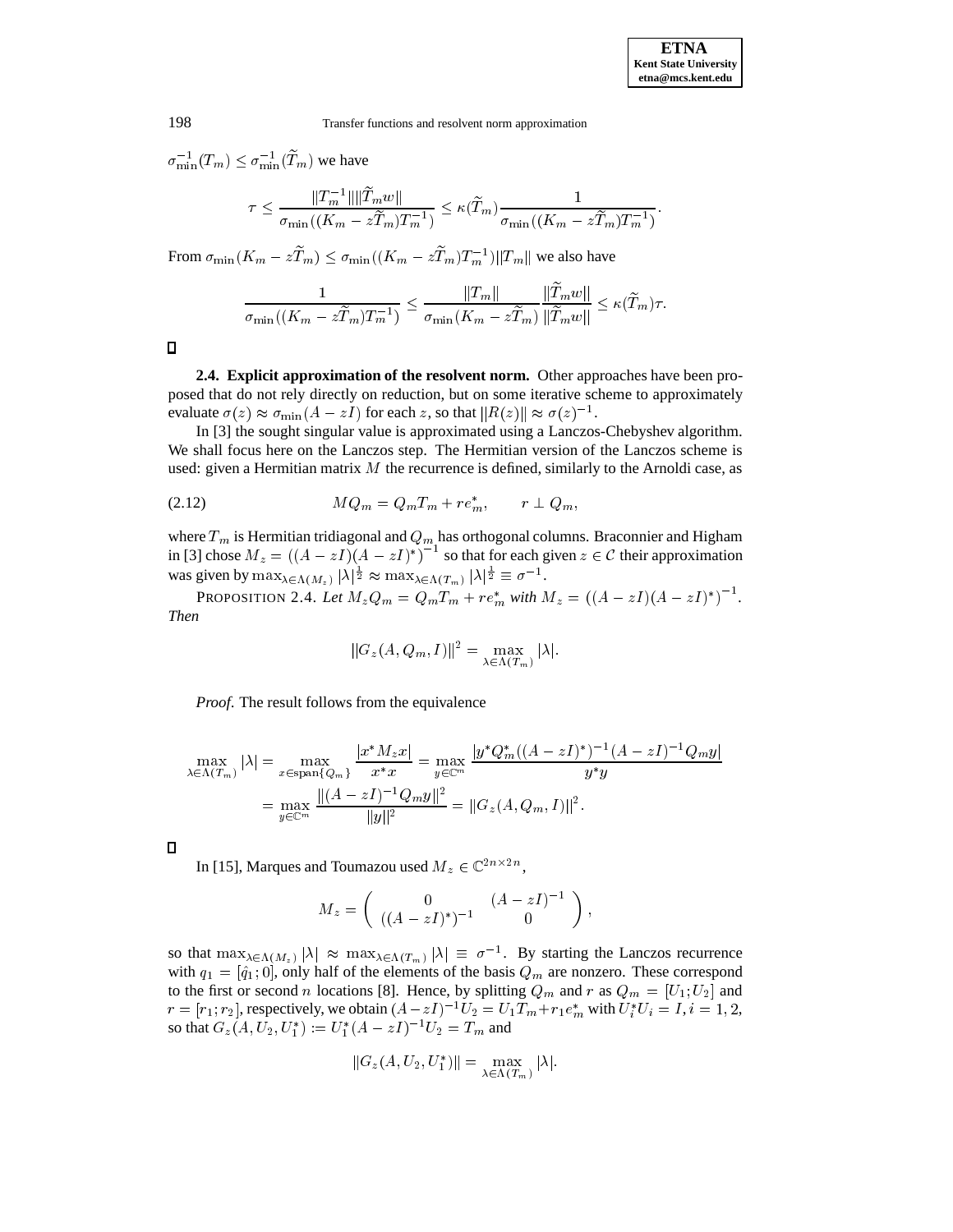Rearranging the equations so as to eliminate the zero columns of  $U_1$  and  $U_2$ , we can write  $(A - zI)^{-1}X_m = Y_mJ_m$ , where  $J_m$  is upper bidiagonal and  $X_m, Y_m$  have orthonormal columns [8]. When  $m = n$  this equality corresponds to a unitary transformation so that the singular values of  $J_n$  coincide with those of  $(A-zI)^{-1}$ . When m is large enough,  $U_1$  and  $U_2$ will have large components along the directions of the leading singular vectors of  $(A-zI)^{-1}$ , in which case a good estimate of its largest singular value could be obtained. We note that the approaches of [15] and [3] are equivalent in exact arithmetic ([8]), while the augmented version appears to deliver more accurate results in finite–precision arithmetic [15].

**3. Accuracy and cost control in the transfer function framework.** We saw that transfer functions provide a useful framework for several recent methods designed for approximating the resolvent norm. Our methodology was the following: given a known method, construct the corresponding transfer function and analyze its properties. Instead, we can start from the general transfer function  $G_z(A, E, D)$  and construct E, D in order to obtain useful approximations to the resolvent norm.

We pose the problem as follows: for given  $z \in C$ , find E, D that solve the following optimization problem:

$$
\max_{E \in \mathbb{C}^{n \times s}} \max_{\substack{D \in \mathbb{C}^{t \times n} \\ E^* E = I \cup D} } ||D(A - zI)^{-1}E||.
$$

One natural choice is to choose  $E$  and  $D$  that have large components along the directions of the right/left singular vector of the leading singular value of  $(A - zI)^{-1}$ . This was the case with the methods described in Section 2.4, where  $E = E(z)$  and  $D = D(z)$ . Let  $\sigma_1 \geq \sigma_2 \geq \ldots \geq \sigma_n$  be the singular values of  $(A - zI)^{-1}$ , with  $\sigma_i = \sigma_i(z)$  and  $w_i$  be the corresponding right singular vectors. Assume for simplicity that  $D = I$ . Then

$$
||(A-zI)^{-1}E|| = ||[\sigma_1 w_1^*E; \sigma_2 w_2^*E; \ldots; \sigma_n w_n^*E]||.
$$

If  $\sigma_1 \gg \sigma_i$ , for  $\sigma_i \neq \sigma_1$ , it follows that  $|| (A - zI)^{-1}E || \approx \sigma_1$ , unless  $||w_1^*E||$  is very small. Therefore, when z is close to the spectrum of  $A$ , a sufficient condition for achieving a good approximation to  $\|(A - zI)^{-1}\|$  is that E has a non–negligible component along  $w_1$ . In this context, continuation may enhance the performance of the method by using the computed singular subspace information for generating  $E(z)$  and  $D(z)$  for a subsequent z [3].



FIG. 3.1. *Contour plot of transfer function norm for the Grcar matrix. Left: For real random perturbations with orthonormal bases* E *and* D*; Right: For* E;D *sections of the identity matrix.*

These facts are illustrated in Figure 3.1(left), where  $||G_z||$  is plotted for E equal to an orthogonal basis of an  $n \times (m + 1)$  matrix with real random entries uniformly distributed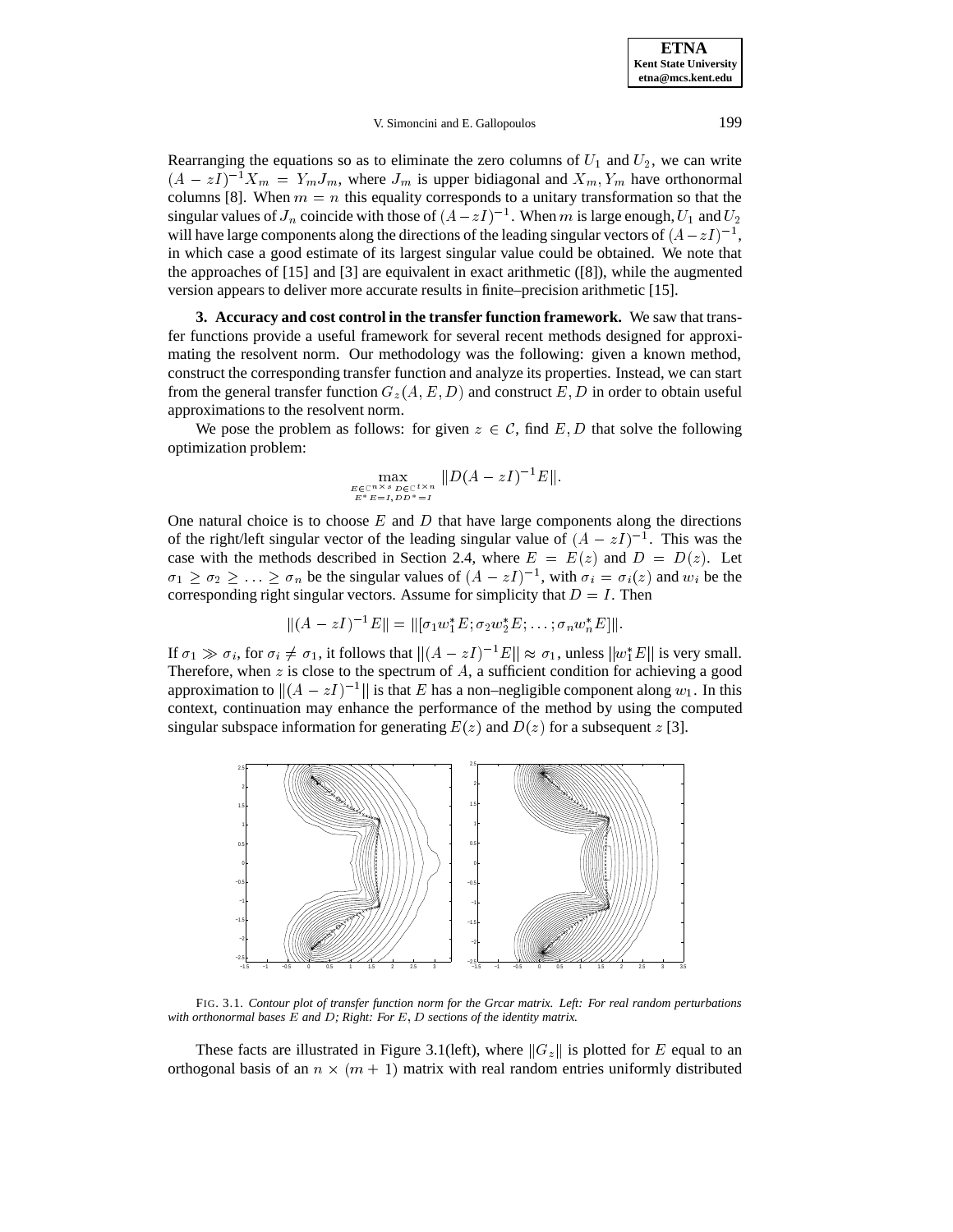in the interval [0, 1] and  $m = 10$ ; here  $D = [I, 0]E \in \mathbb{R}^{n \times m}$ . Note that a less accurate approximation is obtained away from the spectrum, where the largest singular value of  $(A (zI)^{-1}$  is less dominant. This property is also common in projection type approximations, which are most successful for  $z$  near the spectrum [2].

If  $A$  has special structure,  $E$  and  $D$  could be constructed to focus on parts of  $A$  that best capture the nonnormality. One such example is when  $\tilde{A}$  is upper triangular with large off–diagonal elements, in which case the resolvent frequently has large elements on the top right corner. Then we can select indices  $p, t \ll n$  and  $E = I_{n-p:n}$  and  $D = I_{1:t}$  so that  $||D^*(A - zI)^{-1}E|| \approx ||R(z)||$ . The Grcar matrix demonstrates a similar behavior even though it is not triangular; see Figure 3.1(right), in which  $p = t = 10$ .

In choosing  $D$  and  $E$  we also have to consider computational cost. For instance, the Arnoldi methods described in [18] result in savings since the same  $H_m$  is used independently of z. In the transfer function framework of Section 2.2, however, we need to compute  $G_z(A, V_{m+1}, V_m^*) = V_m^*(A - zI)^{-1}V_{m+1}$ . This appears prohibitive. If we observe, however, that

$$
(H_m - zI)^{-1} = V_m^*(A - zI)^{-1}V_m + h_{m+1,m}V_m^*(A - zI)^{-1}v_{m+1}e_m^T(H_m - zI)^{-1}
$$

and define  $\phi(z) := V_m^*(A - zI)^{-1}v_{m+1}$  then

$$
G(A, V_{m+1}, V_m^*) = [(I - h_{m+1,m}\phi(z)e_m^T)(H - zI)^{-1}, \phi(z)].
$$

Therefore, only one system of size n with right–hand side  $v_{m+1}$  need be solved for each  $z \in \mathcal{C}$ . When computing the pseudospectrum, this observation can be used in order to reduce substantially the cost of the transfer function approach of Section 2.2. This is work in progress and will be reported elsewhere [1].

**Acknowledgments.** We thank E. Gallestey for helpful discussions and one referee for bringing to our attention related results in reference [17].

#### REFERENCES

- [1] C. BEKAS, I. KOUTIS, V. SIMONCINI AND E. GALLOPOULOS,*On transfer functions and approximation of resolvent norms applied to the computation of matrix pseudospectra*, Project Inco-Copernicus STABLE Deliverable WP2.2, LHPCA Tech. Rep., Dept. Computer Engineering and Informatics, University of Patras, in preparation.
- [2] T. BRACONNIER, *Complete iterative method for computing pseudospectra*, Tech. Rep. 97-13, CERFACS, Toulouse, May 1997.
- [3] T. BRACONNIER AND N. HIGHAM, *Computing the field of values and pseudospectra using the Lanczos method with continuation*, BIT 36 (1996), pp. 422–440.
- [4] J. CARPRAUX, J. ERHEL, AND M. SADKANE, *Spectral portrait of non-Hermitian large sparse matrices*, Computing, 53 (1994), pp. 301–310.
- [5] F. CHAITIN-CHATELIN AND V. FRAYSSE´, *Lectures on Finite Precision Computations*, SIAM, Philadelphia, 1996.
- [6] I. DUFF, R. GRIMES, AND J. LEWIS, *User's guide for the Harwell-Boeing sparse matrix collection (release I)*, Tech. Rep. TR/PA/92/86, CERFACS, Toulouse Cedex, France, Oct. 1992.
- [7] S. GODUNOV, *Spectral portraits of matrices and criteria for spectrum dichotomy*, in Computer Arithmetic and Enclosure Methods: Proc. Third IMACS-GAMM Symp. Computer Arithmetic and Scientific Computing (SCAN-91), L. Atanassova and J. Herzberger, eds., Amsterdam, 1992, North-Holland.
- [8] G. GOLUB, F. LUK, AND M. OVERTON, *A block Lanczos method for computing the singular values and corresponding singular vectors of a matrix*, ACM Trans. Math. Software, 7 (1981), pp. 149–169.
- [9] J. F. GRCAR, *Operator coefficient methods for linear equations*, Tech. Rep. SAND89-8691, Sandia National Laboratories, Livermore, CA, 1989.
- [10] V. HEUVELINE, B. PHILIPPE, AND M. SADKANE, *Parallel computation of spectral portrait of large matrices by Davidson type methods*, Numer. Algorithms, 16 (1998), pp. 55–75.